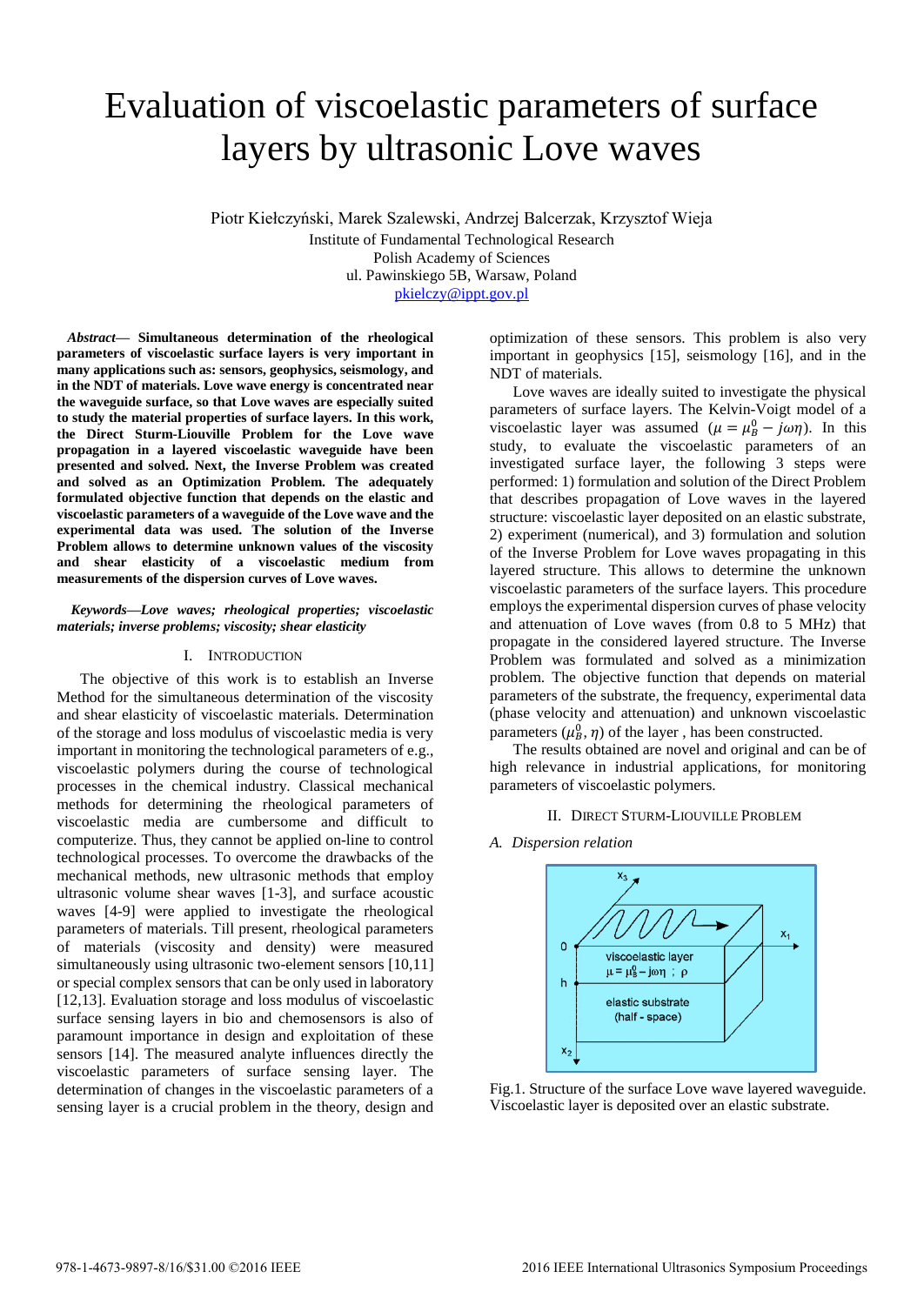The direct Sturm-Liouville problem relies on the determination of the dispersion curves and the mechanical displacement of the surface wave for given values of viscosity and elastic parameters of the surface layer and substrate, and frequency. Love wave propagates in a layered viscoelastic waveguide (a viscoelastic isotropic layer is rigidly attached to an isotropic and elastic substrate), see Fig.1.

 Employing the continuity conditions of the mechanical displacement  $u_3$  and shear stress  $\tau_{23}$ , at the interfaces: 1)  $x_2 = 0$  and 2)  $x_2 = h$ , we obtain the following analytical formula for the complex dispersion equation of the Love wave [17]:

$$
\sin(q_B \cdot h) \cdot \mu_B \cdot q_B - \cos(q_B \cdot h) \cdot \mu_T \cdot b = 0 \qquad (1)
$$

The complex wave number in Eq.1 is equal  $k = k_0 + j\alpha$ , where:  $j = (-1)^{1/2}$ .

The real part of the wave number  $k_0$  describes the Love wave phase velocity. The imaginary part of the wave number  $\alpha$  denotes an attenuation of the Love wave. In the dispersion equation (Eq.1), the quantities  $q_B$ , b and  $\mu_B$  are complex:

$$
q_B = \sqrt{\left(K_1^2 \frac{1}{(1 + \tan^2 \delta)} - k_0^2 + \alpha^2\right) + j \cdot \left(K_1^2 \frac{\tan \delta}{(1 + \tan^2 \delta)} - 2 \cdot k_0 \cdot \alpha\right)} (2)
$$

$$
b = \sqrt{(k_0^2 - \alpha^2 - k_2^2) + j \cdot 2 \cdot k_0 \cdot \alpha}
$$
 (3)

$$
\mu_B = \mu_B^0 - j\omega\eta \tag{4}
$$

where:  $K_1 = \omega/v_1^0$ ;  $k_2 = \frac{\omega}{v_1}$  $\frac{\omega}{v_2}$  ;  $k_0 = \frac{\omega}{v_p}$  $\frac{\omega}{v_p}$  ;  $tan\delta = \left(\frac{\omega\eta}{\mu_B^0}\right)$  $\frac{\omega \eta}{\mu_B^0}$ 

 After separating the real and imaginary parts of Eq. 1, we arrive at the following system of nonlinear algebraic equations with unknowns:  $k_0$  and  $\alpha$ .

$$
C(\mu_B^0, \rho_B, \mu_T, \rho_T, \eta, h, \omega; k_0, \alpha) = 0 \tag{5}
$$

$$
D(\mu_B^0, \rho_B, \mu_T, \rho_T, \eta, h, \omega; k_0, \alpha) = 0 \tag{6}
$$

Here:  $\mu_B^0$ ,  $\rho_B$ ,  $\mu_T$ ,  $\rho_T$ ,  $\eta$ ,  $h$  and angular frequency  $\omega$  are parameters. The unknowns are:  $k_0$  and  $\alpha$ .

 The system of nonlinear equations (5,6) was solved employing the numerical procedures from a computer package Scilab. Subsequently, the dispersion curves of Love waves are evaluated.

## III. RHEOLOGICAL MODEL

 In this study, to characterize the rheological properties of viscoelastic surface layer, the Kelvin-Voigt model has been chosen. Employing the constitutive equations for this model we arrive at the following formula for the complex shear elastic modulus:

$$
\mu_B = \mu_B^0 - j\omega\eta \tag{7}
$$

where:  $\mu_B^0$  is the elastic shear modulus, and  $\eta$  is the viscosity of a viscoelastic medium.

# IV. INVERSE STURM-LIOUVILLE PROBLEM

 The determination of the unknown rheological parameters from the measured dispersion curves of phase velocity and attenuation of Love waves propagating in a considered layered viscoelastic structure constitutes the Inverse Problem. In this work, the inverse problem was formulated and solved as an optimization problem with an appropriately defined objective function [18-20].

 In order to solve the inverse problem the three steps were performed:

- 1. formulation and solution of the direct problem
- 2. carrying out numerical experiment
- 3. formulation and solution of the inverse procedure

 a. inverse problem is formulated as an optimization problem

- b. determination of an objective function  $Q(\eta, \mu_B^0)$ 
	- c. application of optimization procedures

$$
\min Q(\eta, \mu_B^0) \Rightarrow (\eta_{opt}, (\mu_B^0)_{opt})
$$

# *A. Objective function Q*

The objective function  $Q(\eta, \mu_B^0)$  (see Eq.8) is used in the inverse problem that relies on simultaneous determination of two unknown operational variables, i.e., the viscosity  $\eta$  and shear elasticity  $\mu_B^0$ , of a viscoelastic medium.

$$
Q(\eta, \mu_B^0) = \sum_{j=1}^{N_e} \left\{ \left( \frac{v_j^m - v_j^c(\eta, \mu_B^0)}{v_j^m} \right)^2 + \left( \frac{\alpha_j^m - \alpha_j^c(\eta, \mu_B^0)}{\alpha_j^m} \right)^2 \right\} \tag{8}
$$

Here:  $N_e$  is the number of experimental points,  $v_j^c$  and  $\alpha_j^c$ are the phase velocity and attenuation calculated from the direct problem that depend on both unknown values of the viscosity  $\eta$  and shear elasticity  $\mu_B^0$ , known "a priori": material parameters of an elastic waveguide, and experimental angular frequency  $\omega_j$ .  $v_j^m$  and  $\alpha_j^m$  are experimental quantities of the phase velocity and attenuation evaluated in Sect. V.

 Using the optimization methods, minimum of the objective function  $\hat{Q}(\eta, \mu_B^0)$  was evaluated. It enabled the determination of the optimum values of the viscosity  $\eta$  and shear elasticity  $\mu_B^0$  simultaneously. These optimum values of the viscosity and shear elasticity constitute the solution of the Inverse Problem.

To minimize the appropriate objective function, optimization procedures of the Nelder-Mead type from Scilab computer package were applied.

#### V. NUMERICAL EXPERIMENT

 In numerical experiments we evaluated the dispersion curves numerically. At the beginning, by solving the direct problem (Eqs.5 and 6), we calculated the phase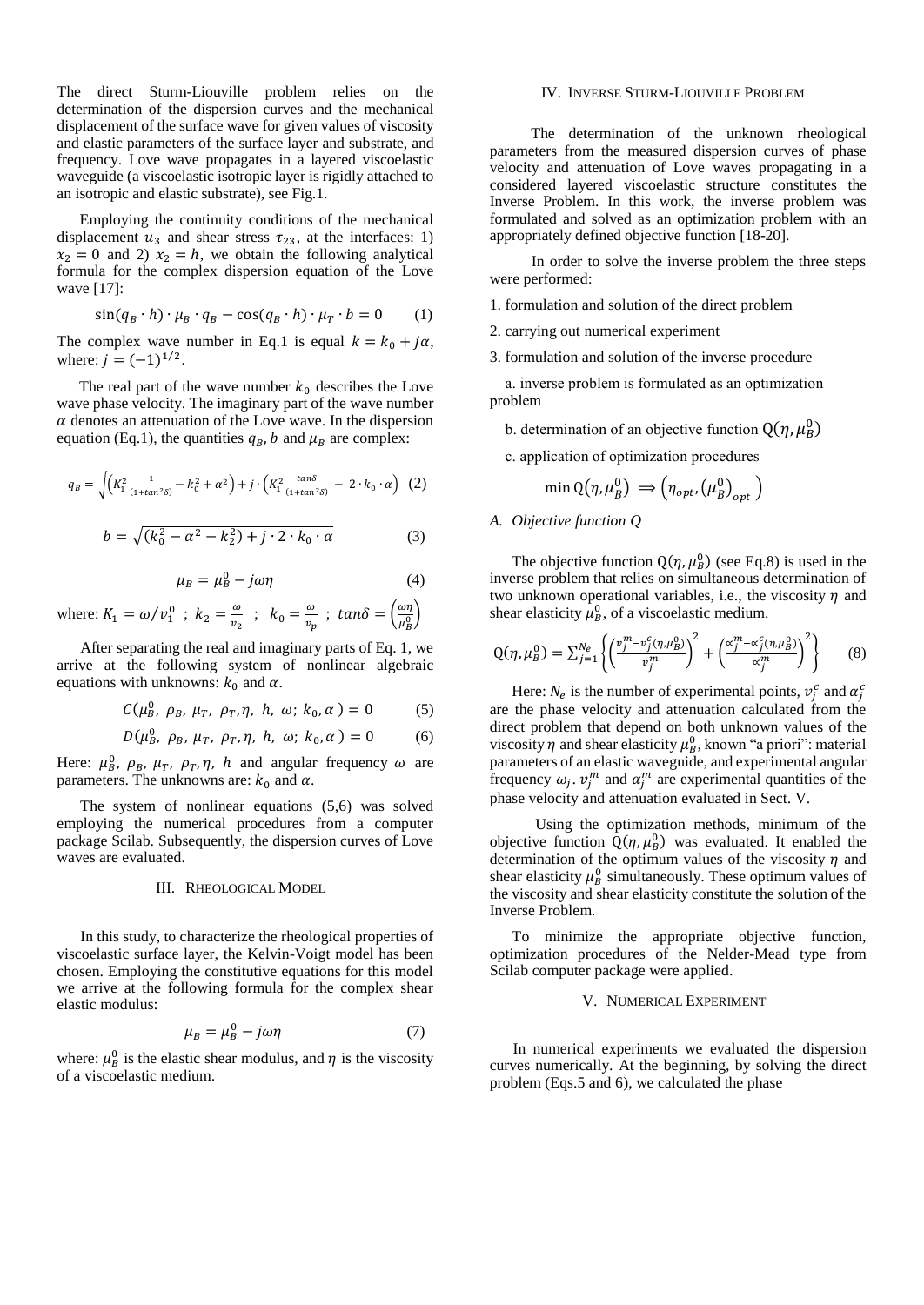TABLE I. Exact values of the phase velocity and attenuation at various frequencies for  $\eta^{exact} = 0.37 \text{ Pas}, \ (\mu_B^0)^{exact} = 1.43 \times$  $10^9$   $N/m^2$ .

| Frequency<br>[MHz] | Phase velocity<br>$\lceil m/s \rceil$ | Attenuation<br>[Np/m] |
|--------------------|---------------------------------------|-----------------------|
| 0.8                | 2005.64                               | 4.82                  |
| 1.0                | 1495.46                               | 6.12                  |
| 2.0                | 1171.42                               | 19.70                 |
| 3.0                | 1130.75                               | 42.86                 |
| 4.0                | 1117.42                               | 75.33                 |
| 5.0                | 1111.40                               | 117.07                |

velocity and attenuation curves for the exact values of viscosity  $\eta^{exact} = 0.37$  Pas and shear elasticity  $(\mu_B^0)^{exact} =$  $1.43 \times 10^9$  N/m<sup>2</sup>, see TABLE I. Applied in the numerical calculations material parameters of the waveguide structure (PMMA on Quartz) are given in Section VI. Next, we added random errors (i.e., 1%, 2%, 5%, 10%) to these obtained values of the phase velocity and attenuation (columns 2 and 3 in TABLE I). Received in this way dispersion curves are regarded in the inverse procedure as simulated experimental curves.

### VI. NUMERICAL RESULTS

Numerical calculations were performed for the following waveguide structure: PMMA – Poly(methyl methacrylate) surface layer attached to the quartz substrate (Fig.1). For PMMA:  $\mu_B^0 = 1.43 \times 10^9$   $N/m^2$ , and  $\rho_B = 1.18 \times$  $10^3$  kg/m<sup>3</sup>. For quartz:  $\mu_T = 5.4 \times 10^{10}$  N/m<sup>2</sup>, and  $\rho_T =$  $2.2 \times 10^3$  kg/m<sup>3</sup>. The thickness h of the surface layer is 0.4 mm. The viscosity and shear elasticity of the viscoelastic layer were assumed as  $\eta^{exact} = 0.37$  Pas;  $(\mu_B^0)^{exact} = 1.43 \times$  $10^9$  N/m<sup>2</sup> respecitively. Losses in the quartz substrate are omitted. The origin of losses is the viscosity of the viscoelastic surface layer.

 We formulated and solved the inverse problem to evaluate simultaneously two unknown variables, i.e., the viscosity  $\eta$ , and shear elasticity  $\mu_B^0$ . The Inverse Problem was solved for several values of added (to exact values of the phase velocity and attenuation) random errors in the range 1% to 10%, see TABLE I.

The relative error RE1 for a series of  $N$  measurements of the viscosity of a viscoelastic medium was defined as follows:

$$
RE1 = \left\{ \left( \frac{\left| \eta_1^{calc} - \eta^{exact} \right|}{\left| \eta^{exact} \right|} + \frac{\left| \eta_2^{calc} - \eta^{exact} \right|}{\left| \eta^{exact} \right|} + \dots + \frac{\left| \eta_{Ne}^{calc} - \eta^{exact} \right|}{\left| \eta^{exact} \right|} \right) \right\} / N \tag{9}
$$

An analogous formula is valid also for the relative error RE2 for a series of N measurements of the shear modulus  $\mu_B^0$  of a viscoelastic material.

$$
RE2 = \left\{ \left( \frac{\left| (\mu_B^0)^{calc} - (\mu_B^0)^{exact} \right|}{\left| (\mu_B^0)^{exact} \right|} + \frac{\left| (\mu_B^0)^{calc} - (\mu_B^0)^{exact} \right|}{\left| (\mu_B^0)^{exact} \right|} + \dots + \frac{\left| (\mu_B^0)^{calc} - \eta(\mu_B^0)^{exact} \right|}{\left| (\mu_B^0)^{exact} \right|} \right) \right\} / N
$$

(10)

The results of numerical calculations of the Inverse Method for determining the unknown values of the rheological parameters of an investigated viscoelastic body are inserted in TABLE II.

TABLE II. Relative error of the simultaneous evaluation of the viscosity and shear elasticity of the viscoelastic material determined from the inverse method employing objective function  $Q(\eta, \mu_B^0)$ , for the maximum random errors equal 1%, 2%, 5%, and 10%. Each evaluation of  $(\eta, \mu_B^0)$  results from the minimization of the objective function  $Q(\eta, \mu_B^0)$ , (Eq.4), for consecutive simulated dispersion curves of phase velocity and attenuation.

| Max               |      |      |      |      |
|-------------------|------|------|------|------|
| Random            | 1%   | 2%   | 5%   | 10%  |
| error             |      |      |      |      |
| Relative          |      |      |      |      |
| error $(\eta)$    | 0.40 | 0.81 | 2.21 | 6.63 |
| Eq.9              |      |      |      |      |
| [%]               |      |      |      |      |
| Root Mean         |      |      |      |      |
| Square            |      |      |      |      |
| $Error(\eta)$     | 0.51 | 1.06 | 2.54 | 7.53 |
| [%]               |      |      |      |      |
| Relative          |      |      |      |      |
| error $(\mu_B^0)$ |      |      |      |      |
| Eq.10             | 0.27 | 0.47 | 1.21 | 3.72 |
| [%]               |      |      |      |      |
| Root Mean         |      |      |      |      |
| Square            |      |      |      |      |
| Error $(\mu_B^0)$ | 0.30 | 0.57 | 1.49 | 4.56 |
| [%]               |      |      |      |      |

#### VII. CONCLUSIONS

 In this work, the Sturm-Liouville Direct Problem for the Love wave propagating in a layered waveguide with a viscoelastic layer has been formulated and solved. Then, the Inverse Problem for the ultrasonic Love wave propagating in the considered waveguide structure was also formulated and solved. The Inverse Problem was formulated as an Optimization Problem. To this end the appropriate objective function has been created. Minima of this objective function were evaluated by using the numerical optimization procedures (Nelder-Mead - nonlinear simplex). These